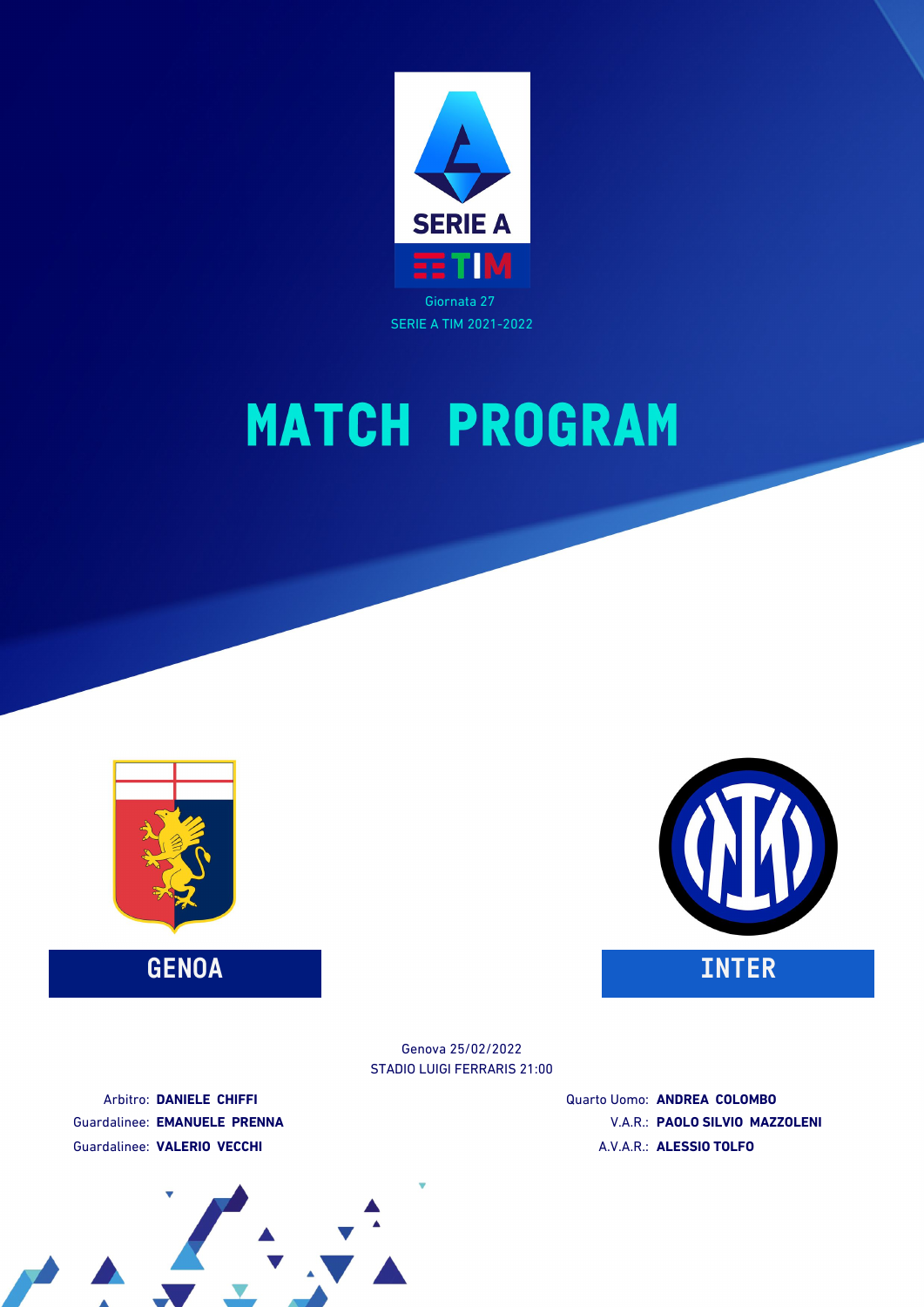

Genova 25/02/2022 STADIO LUIGI FERRARIS - 21:00



### **RISULTATI STAGIONALI**

| <b>TOTALI</b>         | <b>PTG</b>       | G  | v        | N                | Þ                | GF | GS | DIFF.RETI         |
|-----------------------|------------------|----|----------|------------------|------------------|----|----|-------------------|
| <b>GENOA</b>          | 16               | 26 | л        | 13               | 12               | 22 | 47 | $-25$             |
| <b>INTER</b>          | 54               | 25 | 16       | $\bullet$        | 3                | 55 | 22 | $+33$             |
| <b>CASA/TRASFERTA</b> | <b>PTG</b>       | G  | v        | N                | D                | GF | GS | <b>MEDIA GOAL</b> |
| <b>GENOA</b>          | $\boldsymbol{6}$ | 12 | $\bf{0}$ | $\boldsymbol{6}$ | $\boldsymbol{6}$ | 9  | 19 | 0.8               |
| <b>INTER</b>          | 25               | 12 | 7        | 4                |                  | 25 | 10 | 2.1               |

### **ULTIMI PRECEDENTI**

| 2021-22 1^ G  | <b>INTER</b>                                                                                | <b>GENOA</b>                                                |         |
|---------------|---------------------------------------------------------------------------------------------|-------------------------------------------------------------|---------|
| 21/08/2021    | 6'(1°T) M. SKRINIAR, 14'(1°T) H. CALHANOGLU, 29'(2°T) A.<br><b>VIDAL, 42'(2°T) E. DZEKO</b> |                                                             | $4 - 0$ |
| 2020-21 24^ G | <b>INTER</b>                                                                                | <b>GENOA</b>                                                |         |
| 28/02/2021    | $1'(1°T)$ R. LUKAKU, 24'(2°T) M. DARMIAN, 32'(2°T) A. SANCHEZ                               |                                                             | $3-0$   |
| 2020-21 5^ G  | <b>GENOA</b>                                                                                | <b>INTER</b>                                                |         |
| 24/10/2020    |                                                                                             | 19'(2°T) R. LUKAKU, 34'(2°T) D. D'AMBROSIO                  | $0-2$   |
| 2019-20 36^ G | <b>GENOA</b>                                                                                | <b>INTER</b>                                                |         |
| 25/07/2020    |                                                                                             | 34'(1°T) R. LUKAKU, 38'(2°T) A. SANCHEZ, 48'(2°T) R. LUKAKU | $0 - 3$ |
| 2019-20 17^ G | <b>INTER</b>                                                                                | <b>GENOA</b>                                                |         |
| 21/12/2019    | 31'(1°T) R. LUKAKU, 33'(1°T) R. GAGLIARDINI, 19'(2°T) S.<br>ESPOSITO, 26'(2°T) R. LUKAKU    |                                                             | $4 - 0$ |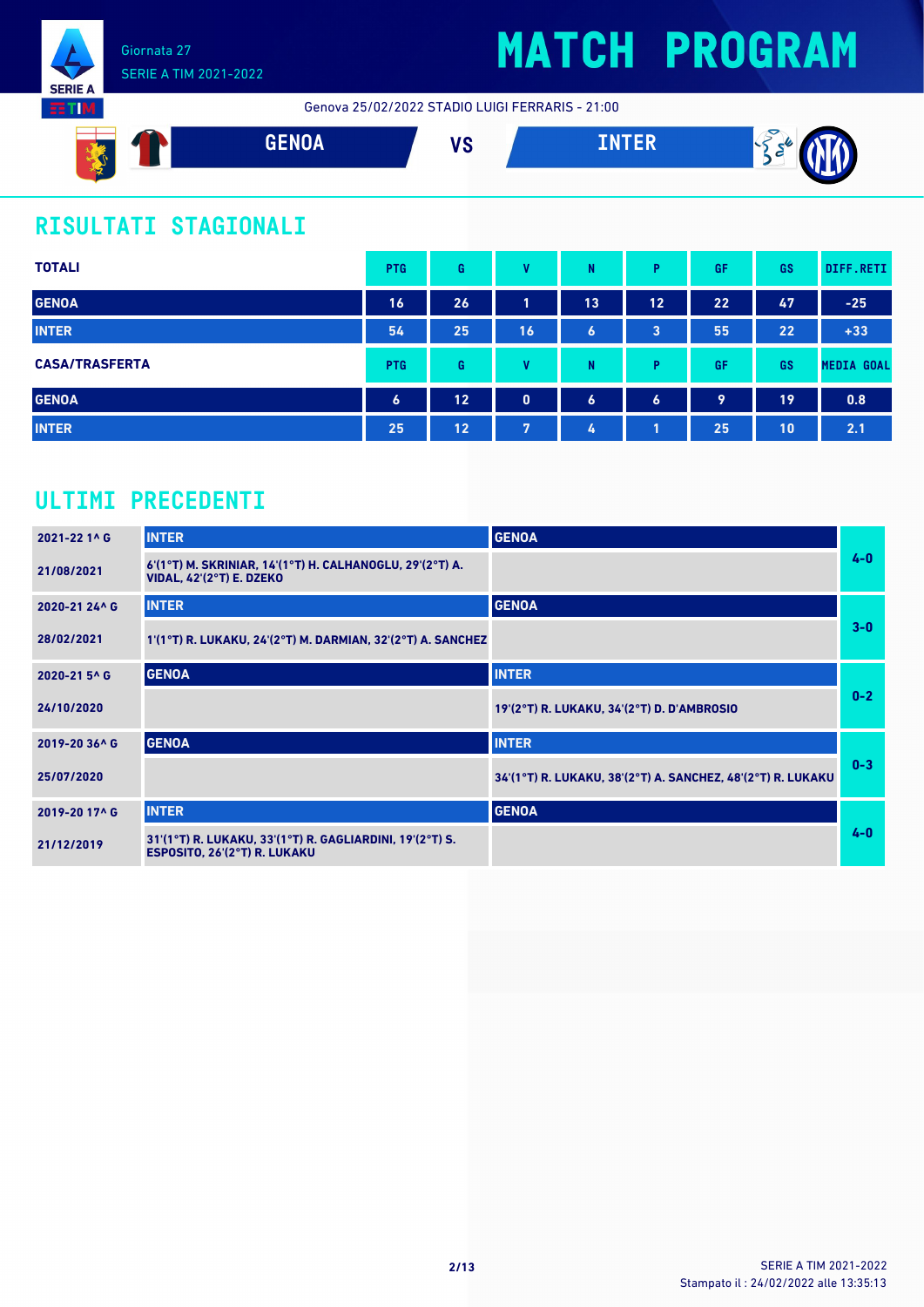

### SERIE A TIM 2021-2022

# **MATCH PROGRAM**

Genova 25/02/2022 STADIO LUIGI FERRARIS - 21:00



#### **ROSA DELLE SQUADRE**

| <b>GENOA</b>                                 | PRES. A                  | GOL A           | GOL 2021-22    | PRES. 2021-22  | MIN. 2021-22 |
|----------------------------------------------|--------------------------|-----------------|----------------|----------------|--------------|
| <b>PORTIERI</b>                              |                          |                 |                |                |              |
| 1 ADRIAN SEMPER                              | $\overline{6}$           | 8               | $\mathbf{0}$   | $\mathbf{0}$   | $\mathbf{0}$ |
| 22 FEDERICO MARCHETTI                        | 237                      | 298             | $\mathbf{0}$   | $\overline{0}$ | $\mathbf{0}$ |
| <b>57 SALVATORE SIRIGU</b>                   | 236                      | 354             | 47             | 26             | 2510         |
| <b>DIFENSORI</b>                             |                          |                 |                |                |              |
| 3 ZINHO VANHEUSDEN                           | 14                       | $\mathbf{0}$    | $\mathbf{0}$   | 14             | 1063         |
| 4 DOMENICO CRISCITO                          | 223                      | 21              | 5              | 15             | 1399         |
| 5 ANDREA MASIELLO                            | 287                      | 12              | $\mathbf{0}$   | $\overline{7}$ | 553          |
| <b>13 MATTIA BANI</b>                        | 110                      | 4               | $\overline{0}$ | 11             | 732          |
| <b>JOHAN VASQUEZ</b><br>15                   | 18                       | $\mathbf{1}$    | $\mathbf{1}$   | 18             | 1547         |
| RICCARDO CALAFIORI<br>16                     | 12                       | $\mathbf{0}$    | $\mathbf{0}$   | 8              | 248          |
| <b>LENNART CZYBORRA</b><br>17                | 18                       | $\mathbf{1}$    | $\mathbf{0}$   | $\mathbf{0}$   | $\mathbf{0}$ |
| SILVAN HEFTI<br>36                           | $\overline{7}$           | $\mathbf{0}$    | $\mathbf{0}$   | $\overline{7}$ | 594          |
| <b>52 NIKOLA MAKSIMOVIC</b>                  | 140                      | $\overline{2}$  | $\mathbf{0}$   | 8              | 671          |
| 55 LEO OSTIGARD                              | $\overline{4}$           | $\mathbf{0}$    | $\mathbf{0}$   | 4              | 261          |
| <b>CENTROCAMPISTI</b>                        |                          |                 |                |                |              |
| 8 NADIEM AMIRI                               | $\mathbf{1}$             | $\mathbf{0}$    | $\mathbf{0}$   | $\overline{1}$ | 42           |
| <b>FILIPPO MELEGONI</b><br>10                | 28                       | $\overline{1}$  | $\mathbf{1}$   | 13             | 345          |
| <b>ALBERT GUDMUNDSSON</b><br>11 <sup>1</sup> | $\overline{2}$           | $\mathbf{0}$    | $\mathbf{0}$   | $\overline{2}$ | 116          |
| <b>PAOLO GHIGLIONE</b><br>18                 | 70                       | $\mathbf{1}$    | $\mathbf{0}$   | 13             | 655          |
| 27 STEFANO STURARO                           | 149                      | 6               | $\mathbf{0}$   | 19             | 1407         |
| <b>MORTEN FRENDRUP</b><br>32                 | $\mathbf{0}$             | $\mathbf{0}$    | $\bf{0}$       | $\mathbf{0}$   | $\pmb{0}$    |
| <b>HERNANI</b><br>33                         | 77                       | $7\overline{ }$ | $\mathbf{0}$   | 12             | 599          |
| <b>MILAN BADELJ</b><br>47                    | 206                      | 9               | $\mathbf{0}$   | 23             | 2070         |
| <b>ANDREA CAMBIASO</b><br>50                 | 24                       | $\mathbf{1}$    | 1              | 24             | 1858         |
| NICOLO' ROVELLA<br>65                        | 40                       | $\mathbf{0}$    | $\pmb{0}$      | 18             | 1514         |
| <b>MANOLO PORTANOVA</b><br>90                | 19                       | $\mathbf{0}$    | $\mathbf{0}$   | 13             | 695          |
| 99 PABLO GALDAMES                            | 9                        | $\mathbf{0}$    | $\mathbf{0}$   | 9              | 391          |
| <b>ATTACCANTI</b>                            |                          |                 |                |                |              |
| <b>9 ROBERTO PICCOLI</b>                     | 37                       | 6               | $\mathbf{1}$   | 14             | 287          |
| <b>CALEB EKUBAN</b><br>20                    | 22                       | $\mathbf{1}$    | $\mathbf{1}$   | 22             | 1484         |
| 23 MATTIA DESTRO                             | 278                      | 90              | 9              | 18             | 1403         |
| 44 ALEKSANDER BUKSA                          | 4                        | $\mathbf{0}$    | $\mathbf{0}$   | 4              | 75           |
| 45 KELVIN YEBOAH                             | 5                        | $\mathbf{0}$    | $\mathbf{0}$   | 5              | 327          |
| 91 YAYAH KALLON                              | 14                       | $\mathbf{0}$    | $\bf{0}$       | 13             | 666          |
| <b>STAFF TECNICO</b>                         |                          |                 |                |                |              |
| <b>Allenatore</b>                            | <b>ALEXANDER BLESSIN</b> |                 |                |                |              |

Diffidato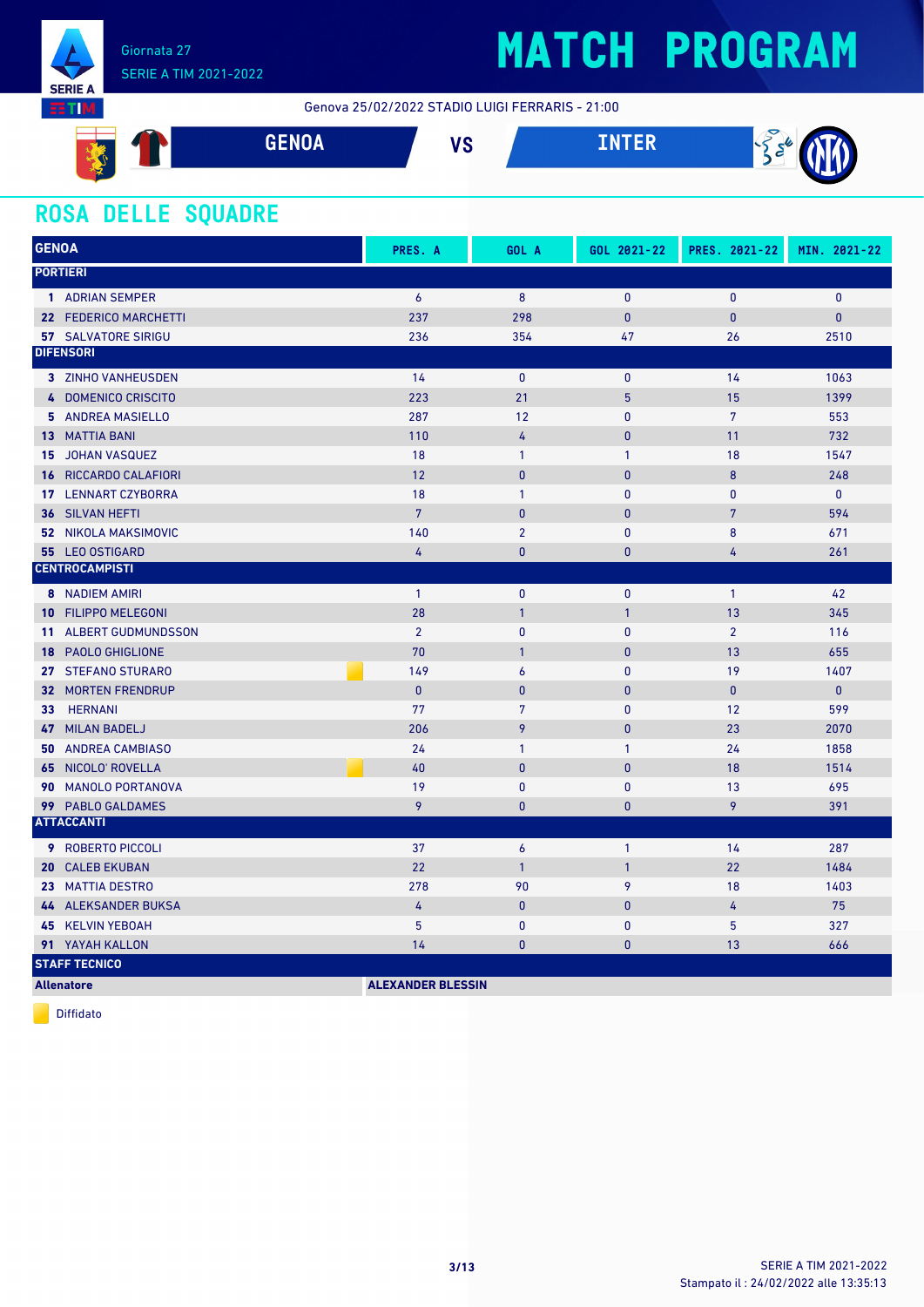

ŦП

### **MATCH PROGRAM**

Genova 25/02/2022 STADIO LUIGI FERRARIS - 21:00

|                 | <b>GENOA</b>                   | <b>VS</b>             |                | <b>INTER</b>   | $\frac{1}{2}$    |              |
|-----------------|--------------------------------|-----------------------|----------------|----------------|------------------|--------------|
|                 |                                |                       |                |                |                  |              |
| <b>INTER</b>    |                                | PRES. A               | GOL A          | GOL 2021-22    | PRES. 2021-22    | MIN. 2021-22 |
|                 | <b>PORTIERI</b>                |                       |                |                |                  |              |
|                 | 1 SAMIR HANDANOVIC             | 540                   | 592            | 22             | 25               | 2385         |
|                 | 21 ALEX CORDAZ                 | 110                   | 211            | $\bf{0}$       | $\mathbf{0}$     | $\mathbf 0$  |
| 40              | <b>WILLIAM ROVIDA</b>          | $\mathbf{0}$          | $\mathbf{0}$   | 0              | $\mathbf{0}$     | $\mathbf{0}$ |
|                 | 97 IONUT RADU                  | 53                    | 82             | $\mathbf{0}$   | 0                | $\mathbf 0$  |
|                 | <b>DIFENSORI</b>               |                       |                |                |                  |              |
|                 | <b>6 STEFAN DE VRIJ</b>        | 209                   | 15             | $\mathbf 0$    | 20               | 1786         |
|                 | 11 ALEKSANDAR KOLAROV          | 192                   | 23             | $\mathbf{0}$   | 3                | 44           |
|                 | <b>13 ANDREA RANOCCHIA</b>     | 214                   | 13             | $\pmb{0}$      | 3                | 217          |
| 18              | <b>ROBIN GOSENS</b>            | 121                   | 25             | $\mathbf{1}$   | $\boldsymbol{6}$ | 485          |
|                 | 32 FEDERICO DIMARCO            | 100                   | $\bf 8$        | $\overline{2}$ | 23               | 1075         |
| 33              | <b>DANILO D'AMBROSIO</b>       | 244                   | 21             | $\mathbf{1}$   | 11               | 565          |
|                 | <b>36 MATTEO DARMIAN</b>       | 194                   | $\overline{7}$ | $\mathbf{1}$   | 17               | 1211         |
| 37              | <b>MILAN SKRINIAR</b>          | 198                   | 10             | 3              | 23               | 2201         |
| 42              | <b>CESARE CASADEI</b>          | $\mathbf{0}$          | $\mathbf{0}$   | $\mathbf{0}$   | $\mathbf{0}$     | $\mathbf 0$  |
| 43              | <b>FABIO CORTINOVIS</b>        | 0                     | $\bf{0}$       | $\pmb{0}$      | $\mathbf{0}$     | $\pmb{0}$    |
| 46              | <b>MATTIA ZANOTTI</b>          | $\mathbf{1}$          | $\mathbf{0}$   | 0              | $\mathbf{1}$     | 8            |
|                 | 95 ALESSANDRO BASTONI          | 110                   | 4              | $\mathbf{1}$   | 21               | 1732         |
|                 | <b>CENTROCAMPISTI</b>          |                       |                |                |                  |              |
|                 | 2 DENZEL DUMFRIES              | 22                    | 3              | 3              | 22               | 1248         |
|                 | <b>5 ROBERTO GAGLIARDINI</b>   | 144                   | 16             | $\overline{2}$ | 11               | 500          |
|                 | 8 MATIAS VECINO                | 213                   | 19             | $\mathbf{1}$   | 14               | 352          |
|                 | <b>14 IVAN PERISIC</b>         | 196                   | 46             | 5              | 23               | 1934         |
| 20              | <b>HAKAN CALHANOGLU</b>        | 157                   | 28             | 6              | 22               | 1587         |
| 22 <sub>2</sub> | <b>ARTURO VIDAL</b>            | 165                   | 37             | $\mathbf{1}$   | 18               | 508          |
| 23              | NICOLO' BARELLA                | 186                   | 13             | $\overline{2}$ | 23               | 1954         |
| 38              | <b>MATTIA SANGALLI</b>         | $\mathbf{0}$          | $\mathbf{0}$   | $\mathbf{0}$   | $\bf{0}$         | $\mathbf{0}$ |
| 47              | <b>FRANCO EZEQUIEL CARBONI</b> | 0                     | $\pmb{0}$      | $\pmb{0}$      | $\pmb{0}$        | 0            |
|                 | 77 MARCELO BROZOVIC            | 222                   | 20             | $\bf{0}$       | 24               | 2106         |
|                 | <b>ATTACCANTI</b>              |                       |                |                |                  |              |
|                 | 7 ALEXIS SANCHEZ               | 165                   | 33             | $\overline{2}$ | 18               | 715          |
|                 | 9 EDIN DZEKO                   | 223                   | 95             | 10             | 24               | 1756         |
|                 | <b>10 LAUTARO MARTINEZ</b>     | 123                   | 48             | 11             | 23               | 1520         |
|                 | 19 JOAQUIN CORREA              | 137                   | 29             | 4              | 14               | 584          |
|                 | <b>41 DENNIS CURATOLO</b>      | 0                     | 0              | 0              | 0                | $\mathbf{0}$ |
|                 | <b>88 FELIPE CAICEDO</b>       | 114                   | 29             | $\mathbf{1}$   | 9                | 313          |
|                 | <b>STAFF TECNICO</b>           |                       |                |                |                  |              |
|                 | <b>Allenatore</b>              | <b>SIMONE INZAGHI</b> |                |                |                  |              |

Diffidato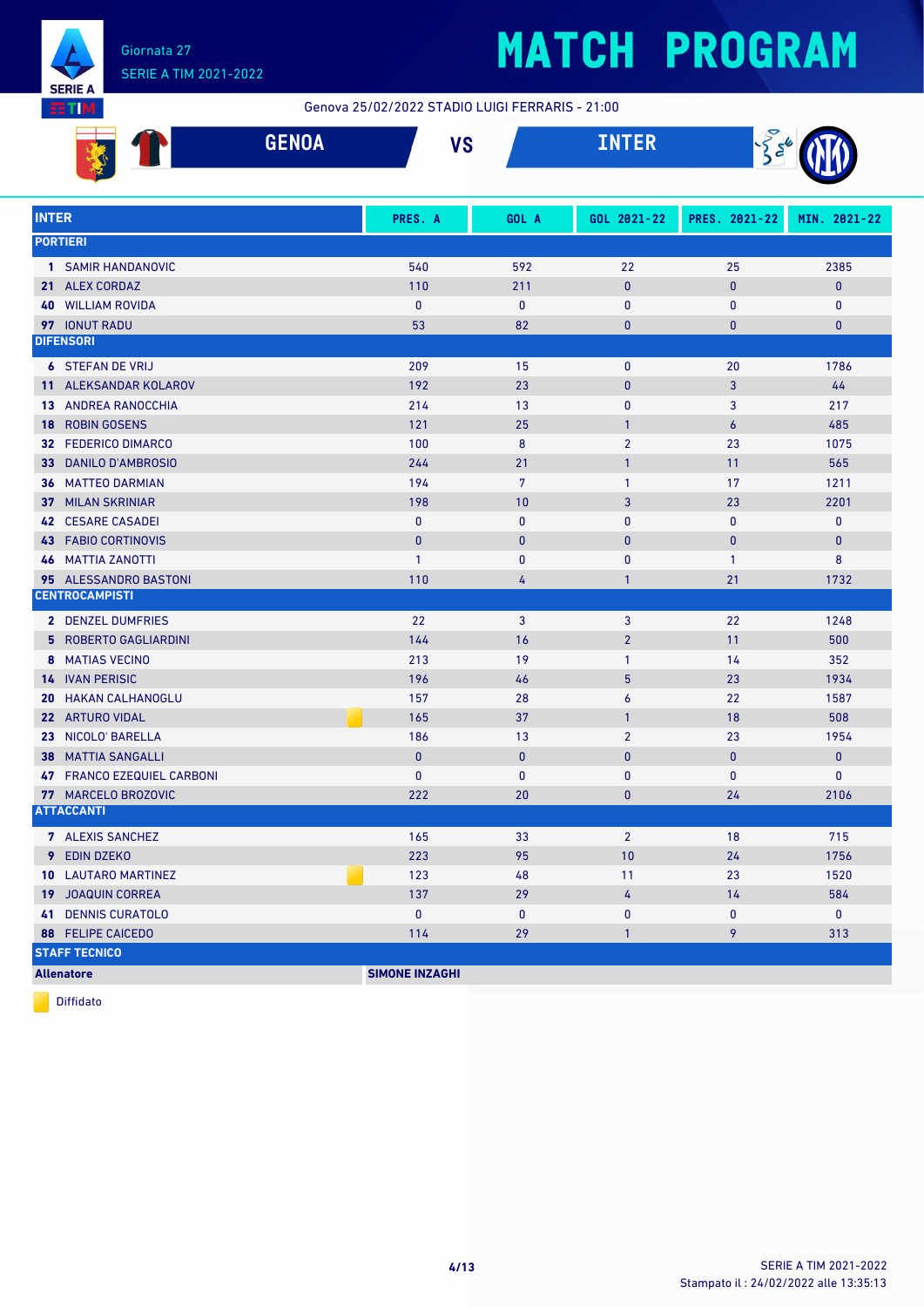

Genova 25/02/2022 STADIO LUIGI FERRARIS - 21:00



### **RENDIMENTO RECENTE**

| <b>GENOA</b>        |                                                                                                                                                  |                           |         |
|---------------------|--------------------------------------------------------------------------------------------------------------------------------------------------|---------------------------|---------|
| <b>26^ GIORNATA</b> | <b>VENEZIA</b>                                                                                                                                   | <b>GENOA</b>              | $1 - 1$ |
| 20/02/2022          | 13'(1°T) T. HENRY                                                                                                                                | <b>29'(1°T) C. EKUBAN</b> |         |
| <b>25^ GIORNATA</b> | <b>GENOA</b>                                                                                                                                     | <b>SALERNITANA</b>        | $1 - 1$ |
| 13/02/2022          | 32'(1°T) M. DESTRO                                                                                                                               | 46'(1°T) F. BONAZZOLI     |         |
| <b>24^ GIORNATA</b> | <b>ROMA</b>                                                                                                                                      | <b>GENOA</b>              | $0-0$   |
| 05/02/2022          |                                                                                                                                                  |                           |         |
| <b>23^ GIORNATA</b> | <b>GENOA</b>                                                                                                                                     | <b>UDINESE</b>            | $0-0$   |
| 22/01/2022          |                                                                                                                                                  |                           |         |
| <b>22^ GIORNATA</b> | <b>FIORENTINA</b>                                                                                                                                | <b>GENOA</b>              |         |
| 17/01/2022          | 15'(1°T) A. ODRIOZOLA, 34'(1°T) G. BONAVENTURA, 42'(1°T) C.<br>BIRAGHI, 6'(2°T) D. VLAHOVIC, 24'(2°T) C. BIRAGHI, 32'(2°T) L.<br><b>TORREIRA</b> |                           | $6-0$   |

**INTER**

| <b>26^ GIORNATA</b> | <b>INTER</b>                           | <b>SASSUOLO</b>                            | $0 - 2$ |
|---------------------|----------------------------------------|--------------------------------------------|---------|
| 20/02/2022          |                                        | 8'(1°T) G. RASPADORI, 26'(1°T) G. SCAMACCA |         |
| <b>25^ GIORNATA</b> | <b>NAPOLI</b>                          | <b>INTER</b>                               | $1 - 1$ |
| 12/02/2022          | 7'(1°T) L. INSIGNE                     | $2'(2°T)$ E. DZEKO                         |         |
| <b>24^ GIORNATA</b> | <b>INTER</b>                           | <b>MILAN</b>                               | $1 - 2$ |
| 05/02/2022          | 38'(1°T) I. PERISIC                    | 30'(2°T) O. GIROUD, 33'(2°T) O. GIROUD     |         |
| <b>23^ GIORNATA</b> | <b>INTER</b>                           | <b>VENEZIA</b>                             | $2 - 1$ |
| 22/01/2022          | 40'(1°T) N. BARELLA, 45'(2°T) E. DZEKO | $19'(1°T)$ T. HENRY                        |         |
| <b>22^ GIORNATA</b> | <b>ATALANTA</b>                        | <b>INTER</b>                               | $0 - 0$ |
| 16/01/2022          |                                        |                                            |         |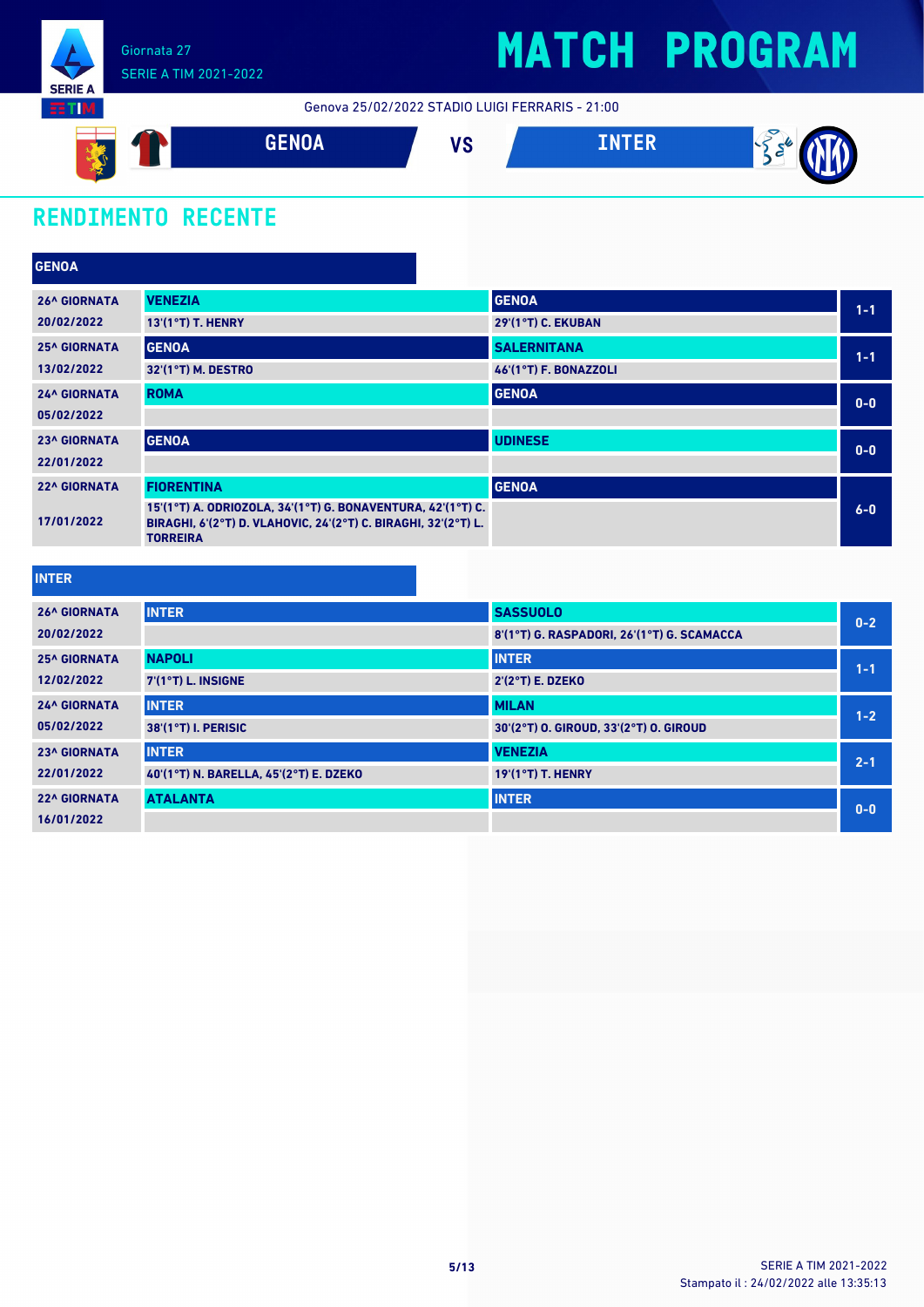

87 I

## **MATCH PROGRAM**

Genova 25/02/2022 STADIO LUIGI FERRARIS - 21:00

| .<br>ಗ<br>a. | <b>GENOA</b> | $\mathbf{u}$<br>70 | TNTED<br>خلالا المحمد |  |
|--------------|--------------|--------------------|-----------------------|--|
| <b>Read</b>  |              |                    |                       |  |

| CONFRONTO SQUADRE [Valori medi] | <b>GENOA</b> | <b>INTER</b> |
|---------------------------------|--------------|--------------|
| <b>Goal Fatti</b>               | 0.85         | 2.2          |
| <b>Goal Subiti</b>              | 1.81         | 0.88         |
| Tiri totali                     | 9.85         | $17.2$       |
| Tiri in porta                   | 2.81         | 6.52         |
| Assist                          | 0.65         | 1.4          |
| Azioni di attacco               | 27.31        | 35.4         |
| Passaggi riusciti               | 285.38       | 463.16       |
| Passaggi riusciti %             | 76%          | 87%          |
| <b>Falli Fatti</b>              | 14.46        | 12.44        |
| <b>Dribbling</b>                | 8.5          | 6.88         |
| <b>Baricentro</b>               | 48.6m        | 52.6m        |
| Passaggi Chiave                 | 6.08         | 11.24        |
| Fuorigioco                      | 1.85         | 1.48         |
| Corner                          | 4.19         | 6.12         |
| <b>Cross Riusciti</b>           | 5.42         | $\pmb{8}$    |
| Poss. propria meta              | 00'31        | 00'38        |
| Poss, meta avvers               | 00'18        | 00'33        |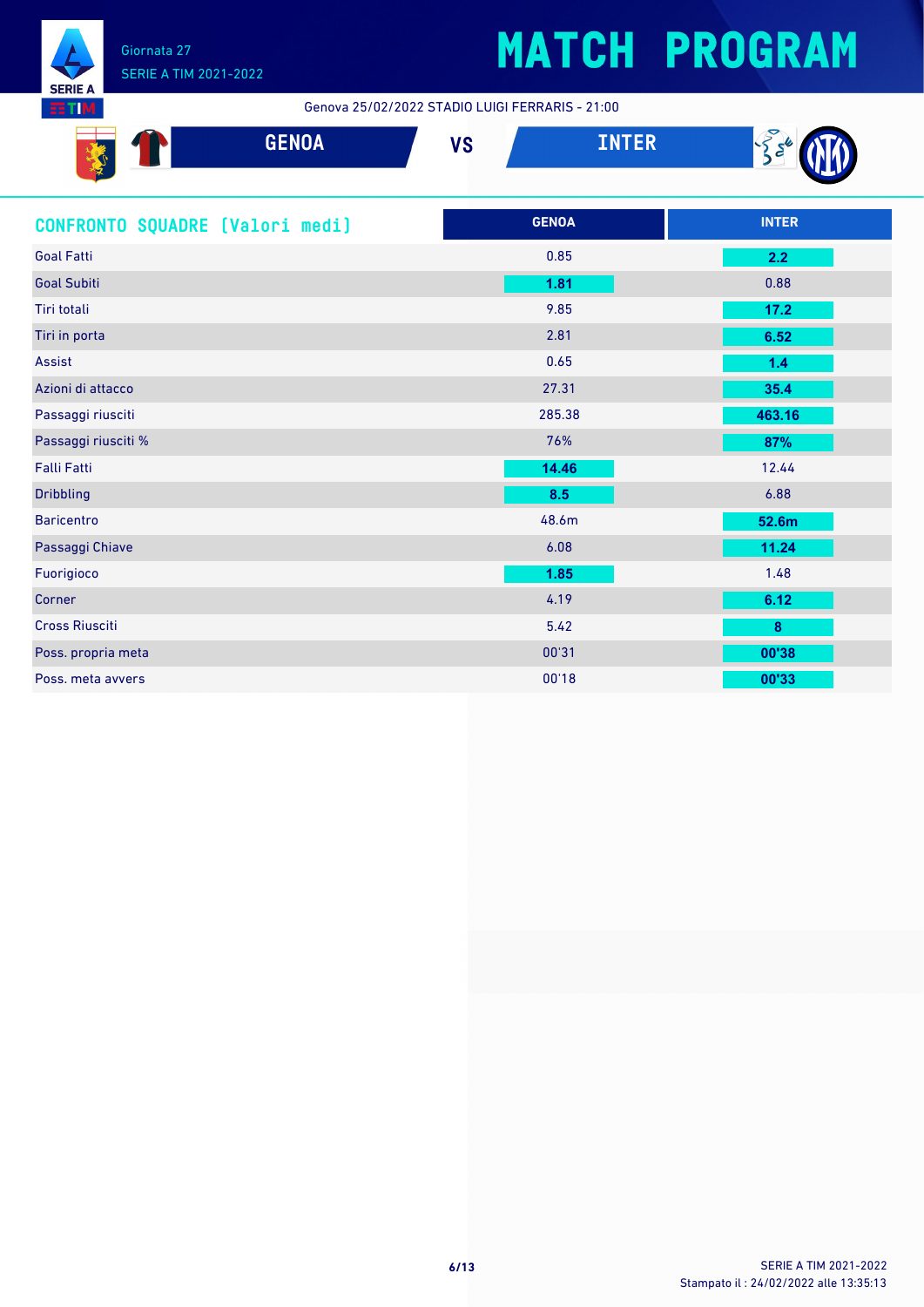

Giornata 27 SERIE A TIM 2021-2022

Genova 25/02/2022 STADIO LUIGI FERRARIS - 21:00

 $\frac{1}{2}$ **GENOA VS INTER**

#### **RENDIMENTO ATLETICO \***

**SERIE** TI

| <b>GENOA</b>             | Pres. (Min.) | Media (km) | Media<br><b>Sprint (Km)</b> | <b>INTER</b>            | Pres. (Min.) | Media (km) | <b>Media</b><br><b>Sprint (Km)</b> |
|--------------------------|--------------|------------|-----------------------------|-------------------------|--------------|------------|------------------------------------|
| 65 N. ROVELLA            | 18 (1514')   | 10.897     | 0.883                       | 77 M. BROZOVIC          | 24 (2106')   | 11.708     | 0.97                               |
| 47 M. BADELJ             | 23 (2070')   | 10.708     | 0.547                       | 23 N. BARELLA           | 23 (1954')   | 10.882     | 1.126                              |
| 50 A. CAMBIASO           | 24 (1858')   | 10.138     | 0.938                       | 37 M. SKRINIAR          | 23(2201)     | 10.653     | 0.583                              |
| <b>15 J. VASQUEZ</b>     | 18 (1547')   | 10.132     | 0.684                       | 6 S. DE VRIJ            | 20 (1786')   | 9.753      | 0.528                              |
| <b>36 S. HEFTI</b>       | 7(594)       | 10.13      | 0.999                       | 14 I. PERISIC           | 23 (1934')   | 9.751      | 1.195                              |
| 27 S. STURARO            | 19 (1407')   | 9.82       | 0.877                       | 33 D. D'AMBROSIO        | 11(565)      | 9.658      | 0.684                              |
| 4 D. CRISCITO            | 15 (1399')   | 9.54       | 0.551                       | 20 H. CALHANOGLU        | 22 (1587')   | 9.464      | 0.855                              |
| <b>3</b> Z. VANHEUSDEN   | 14(1063)     | 9.247      | 0.548                       | 9 E. DZEKO              | 24 (1756')   | 9.407      | 0.855                              |
| 52 N. MAKSIMOVIC         | 8(671)       | 9.215      | 0.464                       | <b>95</b> A. BASTONI    | 21 (1732')   | 9.191      | 0.618                              |
| 5 A. MASIELLO            | 7(553)       | 9.171      | 0.441                       | 36 M. DARMIAN           | 17(1211)     | 9.072      | 0.948                              |
| 55 L. OSTIGARD           | 4(261)       | 9.007      | 0.636                       | <b>2</b> D. DUMFRIES    | 22 (1248')   | 8.895      | 1.243                              |
| <b>11 A. GUDMUNDSSON</b> | 2(116)       | 8.789      | 0.599                       | <b>5</b> R. GAGLIARDINI | 11(500')     | 8.815      | 0.964                              |
| 90 M. PORTANOVA          | 13 (695')    | 8.719      | 0.864                       | 13 A. RANOCCHIA         | 3(217)       | 8.732      | 0.409                              |
| <b>13 M. BANI</b>        | 11(732)      | 8.684      | 0.503                       | 10 L. MARTINEZ          | 23(1520)     | 8.406      | 0.788                              |
| 23 M. DESTRO             | 18 (1403')   | 8.084      | 0.555                       | 32 F. DIMARCO           | 23 (1075')   | 8.308      | 0.951                              |
| <b>20 C. EKUBAN</b>      | 22 (1484')   | 7.829      | 0.656                       | 7 A. SANCHEZ            | 18(715)      | 6.489      | 0.614                              |
| 45 K. YEBOAH             | 5(327)       | 7.752      | 0.948                       | 19 J. CORREA            | 14 (584')    | 5.837      | 0.663                              |
| 18 P. GHIGLIONE          | 13(655)      | 7.661      | 0.552                       | 8 M. VECINO             | 14 (352')    | 5.553      | 0.659                              |
| 99 P. GALDAMES           | 9(391)       | 7.649      | 0.655                       | 22 A. VIDAL             | 18(508)      | 4.47       | 0.466                              |
| <b>33 HERNANI</b>        | 12 (599')    | 7.288      | 0.622                       | 11 A. KOLAROV           | 3(44)        | 1.773      | 0.129                              |
| 91 Y. KALLON             | 13(666)      | 6.047      | 0.574                       | <b>46 M. ZANOTTI</b>    | 1(8')        | 1.032      | 0.059                              |
| 16 R. CALAFIORI          | 2(57)        | 5.03       | 0.484                       |                         |              |            |                                    |
| 10 F. MELEGONI           | 13(345)      | 4.799      | 0.493                       |                         |              |            |                                    |
| <b>44 A. BUKSA</b>       | 4(75)        | 4.65       | 0.315                       |                         |              |            |                                    |
| 8 N. AMIRI               | 1(42)        | 4.583      | 0.376                       |                         |              |            |                                    |
| <b>9</b> R. PICCOLI      | 2(55)        | 3.628      | 0.337                       |                         |              |            |                                    |

\* Le informazioni riportate sul Rendimento Atletico sono da intendersi riferite al periodo di permanenza nella squadra corrente.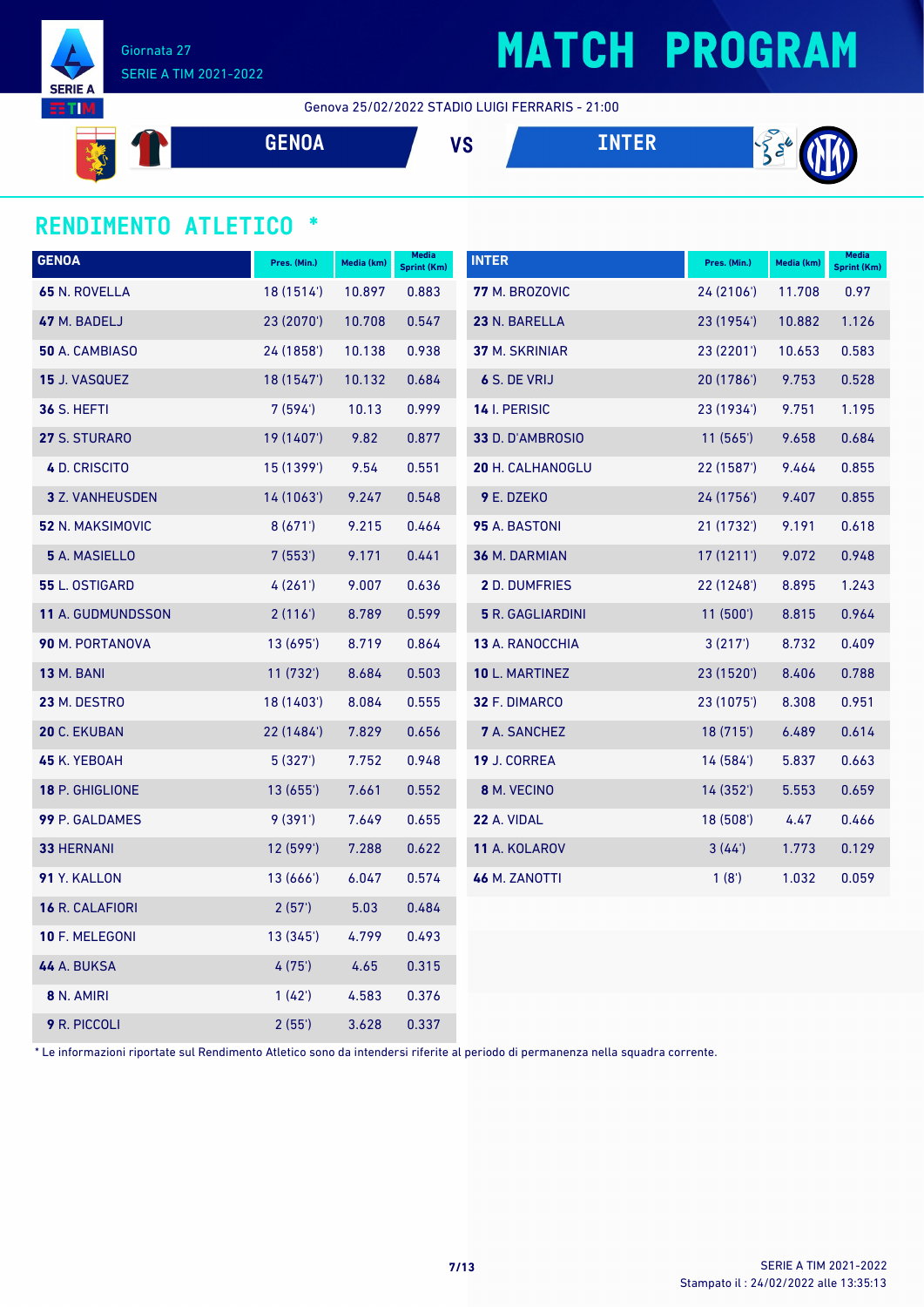Giornata 27 SERIE A TIM 2021-2022

**SERIE A ETIM** 

Genova 25/02/2022 STADIO LUIGI FERRARIS - 21:00



### **GLI INCONTRI DELLA 27 ^ GIORNATA**

| <b>MILAN</b>         |           | vs UDINESE       | 25/02/2022 18:45 |
|----------------------|-----------|------------------|------------------|
| <b>GENOA</b>         | <b>VS</b> | <b>INTER</b>     | 25/02/2022 21:00 |
| SALERNITANA          | <b>VS</b> | <b>BOLOGNA</b>   | 26/02/2022 15:00 |
| <b>EMPOLI</b>        | <b>VS</b> | <b>JUVENTUS</b>  | 26/02/2022 18:00 |
| <b>SASSUOLO</b>      |           | vs FIORENTINA    | 26/02/2022 20:45 |
| <b>TORINO</b>        |           | vs CAGLIARI      | 27/02/2022 12:30 |
| <b>HELLAS VERONA</b> |           | vs VENEZIA       | 27/02/2022 15:00 |
| <b>SPEZIA</b>        | <b>VS</b> | <b>ROMA</b>      | 27/02/2022 18:00 |
| LAZIO                |           | vs NAPOLI        | 27/02/2022 20:45 |
| <b>ATALANTA</b>      | <b>VS</b> | <b>SAMPDORIA</b> | 28/02/2022 20:45 |

#### **CLASSIFICA SERIE A TIM**

|                      | <b>PTG</b> | G  | $\mathbf{V}$   | ${\sf N}$        | P                 | <b>GF</b> | GS | DIFF.RETI |
|----------------------|------------|----|----------------|------------------|-------------------|-----------|----|-----------|
| <b>MILAN</b>         | 56         | 26 | 17             | 5                | 4                 | 52        | 28 | $+24$     |
| <b>INTER</b>         | 54         | 25 | 16             | $\boldsymbol{6}$ | 3                 | 55        | 22 | $+33$     |
| <b>NAPOLI</b>        | 54         | 26 | 16             | 6                | 4                 | 47        | 18 | $+29$     |
| <b>JUVENTUS</b>      | 47         | 26 | 13             | $\pmb{8}$        | $\overline{5}$    | 38        | 23 | $+15$     |
| <b>ATALANTA</b>      | 44         | 25 | 12             | $\bf 8$          | $\overline{5}$    | 46        | 30 | $+16$     |
| <b>LAZIO</b>         | 43         | 26 | 12             | $\sqrt{7}$       | $\overline{7}$    | 53        | 40 | $+13$     |
| <b>FIORENTINA</b>    | 42         | 25 | 13             | 3                | 9                 | 44        | 34 | $+10$     |
| <b>ROMA</b>          | 41         | 26 | 12             | $\overline{5}$   | 9                 | 44        | 34 | $+10$     |
| <b>HELLAS VERONA</b> | 37         | 26 | 10             | $\overline{7}$   | 9                 | 49        | 42 | $+7$      |
| <b>TORINO</b>        | 33         | 25 | 9              | $\overline{6}$   | 10                | 32        | 26 | $+6$      |
| <b>SASSUOLO</b>      | 33         | 26 | 8              | 9                | 9                 | 43        | 44 | $-1$      |
| <b>BOLOGNA</b>       | 31         | 25 | 9              | 4                | 12                | 31        | 41 | $-10$     |
| <b>EMPOLI</b>        | 31         | 26 | $\bf 8$        | $\overline{7}$   | 11                | 38        | 50 | $-12$     |
| <b>SAMPDORIA</b>     | 26         | 26 | $\sqrt{7}$     | $\overline{5}$   | 14                | 35        | 42 | $-7$      |
| <b>SPEZIA</b>        | 26         | 26 | 7              | 5                | 14                | 28        | 48 | $-20$     |
| <b>UDINESE</b>       | 25         | 24 | $\overline{5}$ | 10               | 9                 | 31        | 41 | $-10$     |
| <b>VENEZIA</b>       | 22         | 25 | 5              | $\overline{7}$   | 13                | 23        | 44 | $-21$     |
| <b>CAGLIARI</b>      | 22         | 26 | 4              | 10               | 12                | 26        | 47 | $-21$     |
| <b>GENOA</b>         | 16         | 26 | $\mathbf{1}$   | 13               | $12 \overline{ }$ | 22        | 47 | $-25$     |
| <b>SALERNITANA</b>   | 14         | 24 | 3              | 5                | 16                | 19        | 55 | $-36$     |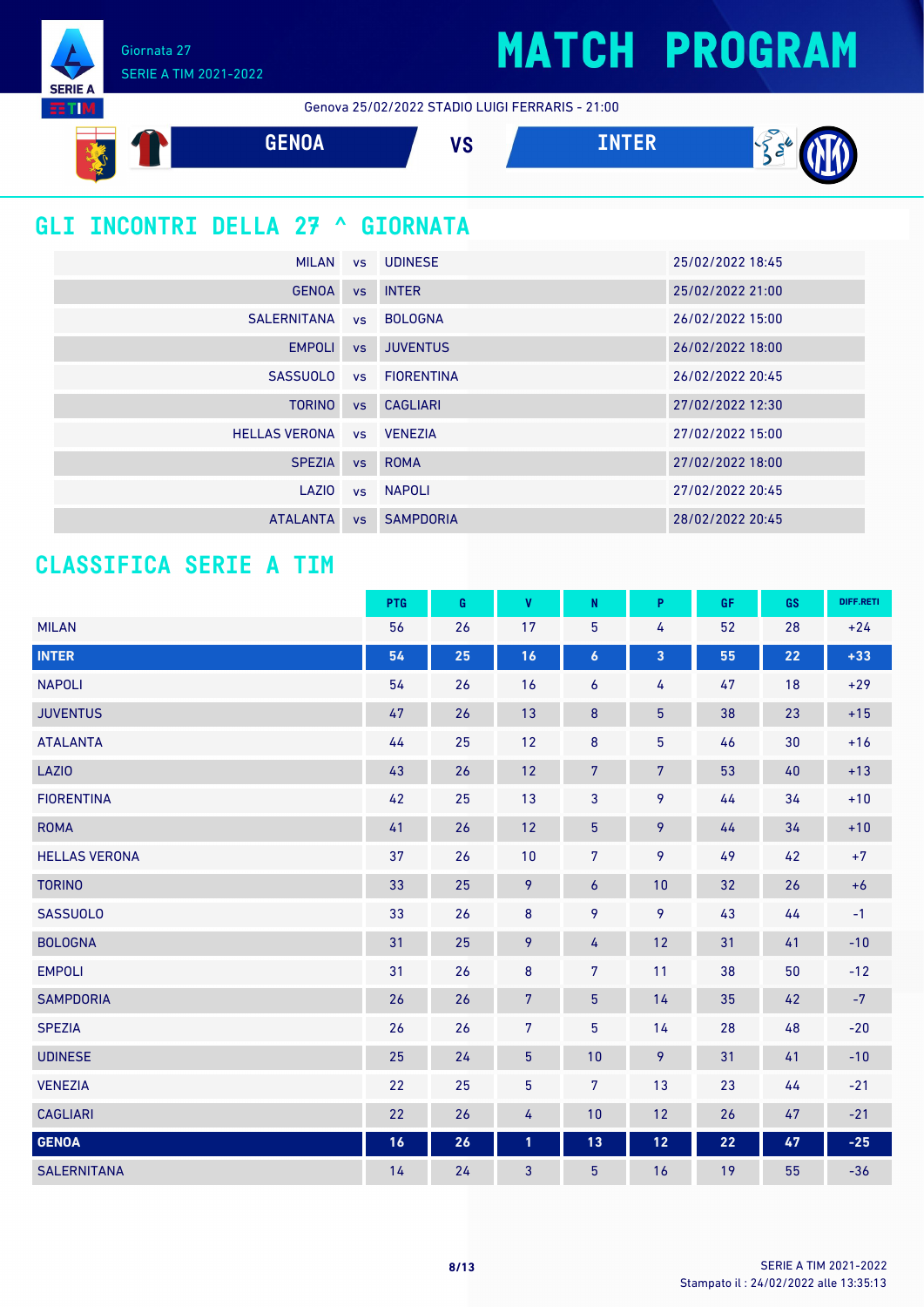

Genova 25/02/2022 STADIO LUIGI FERRARIS - 21:00



### **CLASSIFICA GIOCATORI**

|               | <b>RANKING MARCATORI</b> |            | Gol(Rigore) |
|---------------|--------------------------|------------|-------------|
|               | C. IMMOBILE              | LAZ        | 19(4)       |
| $\mathcal{P}$ | D. VLAHOVIC              | <b>JUV</b> | 18(5)       |
| 3             | <b>G. SIMEONE</b>        | <b>VFR</b> | 12(0)       |
| 4             | <b>L. MARTINEZ</b>       | <b>INT</b> | 11(3)       |
| 4             | T. ABRAHAM               | <b>ROM</b> | 11(1)       |
| 6             | A. BARAK                 | <b>VER</b> | 10(4)       |
| 6             | D. BERARDI               | <b>SAS</b> | 10(3)       |
| 6             | <b>E. DZEKO</b>          | <b>INT</b> | 10(0)       |
| 6             | <b>G. SCAMACCA</b>       | <b>SAS</b> | 10(0)       |
| 6             | <b>JOAO PEDRO</b>        | CAG        | 10(3)       |

#### **CLASSIFICA SQUADRE**

|                 | <b>RANKING SQUADRE</b> | <b>Gol - Media Gol</b> |                |
|-----------------|------------------------|------------------------|----------------|
| 1               | <b>INTER</b>           | 55                     | 2.2            |
| $\overline{2}$  | <b>LAZIO</b>           | 53                     | 2.04           |
| 3               | <b>MILAN</b>           | 52                     | $\overline{2}$ |
| 4               | <b>HELLAS VERONA</b>   | 49                     | 1.88           |
| 5               | <b>NAPOLI</b>          | 47                     | 1.81           |
| 6               | <b>ATALANTA</b>        | 46                     | 1.84           |
| 7               | <b>FIORENTINA</b>      | 44                     | 1.76           |
| 7               | <b>ROMA</b>            | 44                     | 1.69           |
| 9               | <b>SASSUOLO</b>        | 43                     | 1.65           |
| 10              | <b>EMPOLI</b>          | 38                     | 1.46           |
| 10              | <b>JUVENTUS</b>        | 38                     | 1.46           |
| 12              | <b>SAMPDORIA</b>       | 35                     | 1.35           |
|                 | 13 TORINO              | 32                     | 1.28           |
|                 | 14 BOLOGNA             | 31                     | 1.24           |
|                 | <b>14 UDINESE</b>      | 31                     | 1.29           |
|                 | 16 SPEZIA              | 28                     | 1.08           |
|                 | <b>17 CAGLIARI</b>     | 26                     | 1              |
|                 | 18 VENEZIA             | 23                     | 0.92           |
| 19 <sup>°</sup> | <b>GENOA</b>           | 22                     | 0.85           |
|                 | <b>20 SALERNITANA</b>  | 19                     | 0.79           |

|                | <b>RANKING SQUADRE</b><br><b>Tot tiri-In porta-Fuori-Respinti</b> |     |     |     |     |
|----------------|-------------------------------------------------------------------|-----|-----|-----|-----|
| $\overline{1}$ | <b>INTER</b>                                                      | 430 | 163 | 156 | 111 |
| $\overline{2}$ | <b>NAPOLI</b>                                                     | 420 | 139 | 159 | 122 |
| 3              | <b>ROMA</b>                                                       | 412 | 133 | 158 | 121 |
| 4              | <b>MILAN</b>                                                      | 400 | 124 | 174 | 102 |
| 5              | <b>SASSUOLO</b>                                                   | 385 | 142 | 143 | 100 |
| 6              | <b>ATALANTA</b>                                                   | 376 | 114 | 140 | 122 |
| 6              | <b>EMPOLI</b>                                                     | 376 | 125 | 138 | 113 |
| 8              | <b>JUVENTUS</b>                                                   | 373 | 124 | 161 | 88  |
| 9              | <b>FIORENTINA</b>                                                 | 331 | 124 | 130 | 77  |
| 10             | <b>HELLAS VERONA</b>                                              | 327 | 110 | 130 | 87  |
| 11             | <b>TORINO</b>                                                     | 325 | 104 | 134 | 87  |
| 12             | <b>BOLOGNA</b>                                                    | 306 | 106 | 122 | 78  |
| 13             | <b>UDINESE</b>                                                    | 303 | 105 | 112 | 86  |
| 14             | <b>SAMPDORIA</b>                                                  | 287 | 90  | 122 | 75  |
| 15             | LAZIO                                                             | 286 | 123 | 103 | 60  |
| 16             | <b>CAGLIARI</b>                                                   | 272 | 84  | 115 | 73  |
| 17             | <b>SPEZIA</b>                                                     | 271 | 91  | 106 | 74  |
| 18             | <b>GENOA</b>                                                      | 256 | 73  | 113 | 70  |
| 19             | <b>SALERNITANA</b>                                                | 236 | 75  | 93  | 68  |
| 20             | <b>VENEZIA</b>                                                    | 228 | 79  | 103 | 46  |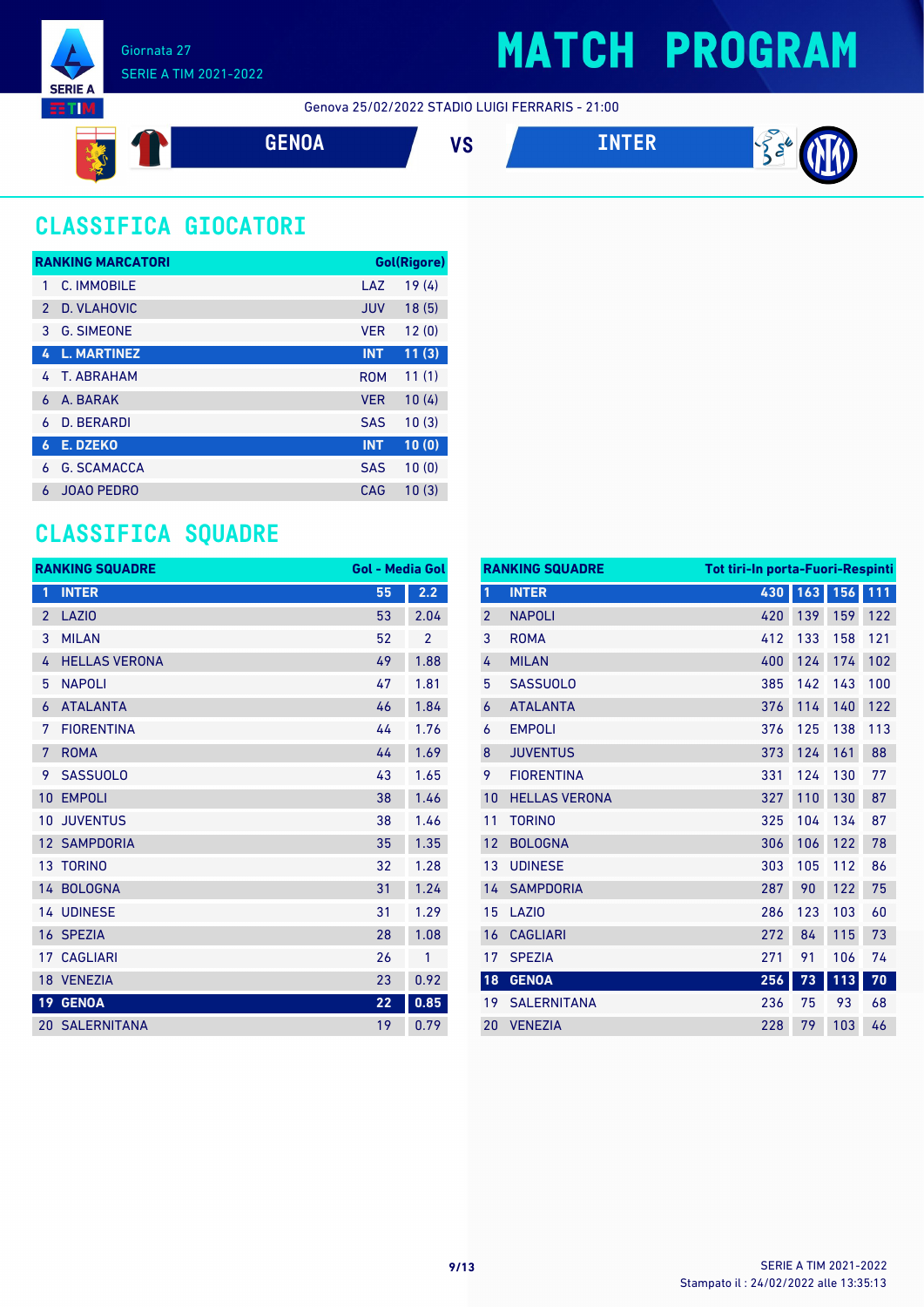

#### Giornata 27 SERIE A TIM 2021-2022

# **MATCH PROGRAM**

Genova 25/02/2022 STADIO LUIGI FERRARIS - 21:00







| <b>RANKING SQUADRE</b> | <b>Assist</b> | <b>Media</b><br>a. |
|------------------------|---------------|--------------------|
| 1 LAZIO                | 39            | 1.50               |
| 2 INTER                | 35            | 1.40               |
| <b>3 HELLAS VERONA</b> | 32            | 1.23               |
| <b>4 ATALANTA</b>      | 30            | 1.20               |
| <b>5 NAPOLI</b>        | 28            | 1.08               |
| <b>6 MILAN</b>         | 26            | 1.00               |
| 7 BOLOGNA              | 25            | 1.00               |
| <b>7 FIORENTINA</b>    | 25            | 1.00               |
| 7 ROMA                 | 25            | 0.96               |
| 7 SASSUOLO             | 25            | 0.96               |
| <b>11 JUVENTUS</b>     | 23            | 0.88               |
| <b>11 SAMPDORIA</b>    | 23            | 0.88               |
| <b>13 TORINO</b>       | 22            | 0.88               |
| <b>14 EMPOLI</b>       | 19            | 0.73               |
| <b>15 UDINESE</b>      | 18            | 0.75               |
| <b>16 CAGLIARI</b>     | 17            | 0.65               |
| <b>16 GENOA</b>        | 17            | 0.65               |
| <b>16 VENEZIA</b>      | 17            | 0.68               |
| <b>19 SPEZIA</b>       | 16            | 0.62               |
| <b>20 SALERNITANA</b>  | 11            | 0.46               |
|                        |               |                    |

| <b>RANKING SQUADRE</b> |                         | Passaggi chiave* |
|------------------------|-------------------------|------------------|
| 1                      | <b>NAPOLI</b>           | 11.31            |
| $\overline{2}$         | <b>INTER</b>            | 11.24            |
| 3                      | <b>ATALANTA</b>         | 10.72            |
| 4                      | <b>ROMA</b>             | 10.69            |
| 5                      | <b>MILAN</b>            | 9.85             |
| 6                      | <b>SASSUOLO</b>         | 9.81             |
| 7                      | <b>JUVENTUS</b>         | 9.62             |
| 8                      | <b>EMPOLI</b>           | 9.31             |
| 9                      | <b>TORINO</b>           | 9.12             |
| 10                     | <b>FIORENTINA</b>       | 9.08             |
| 11                     | <b>BOLOGNA</b>          | 8.6              |
|                        | 12 UDINESE              | 8.46             |
|                        | <b>13 HELLAS VERONA</b> | 7.77             |
|                        | <b>14 SAMPDORIA</b>     | 7.35             |
|                        | <b>15 CAGLIARI</b>      | 7                |
|                        | 15 SPEZIA               | 7                |
|                        | <b>17 LAZIO</b>         | 6.88             |
|                        | <b>18 SALERNITANA</b>   | 6.5              |
|                        | 19 GENOA                | 6.08             |
|                        | 20 VENEZIA              | 6                |

\* Valori medi per partita.

|                | <b>RANKING SQUADRE</b>     | Passaggi riusciti - % * |    |
|----------------|----------------------------|-------------------------|----|
| 1              | <b>NAPOLI</b>              | 509.92                  | 88 |
| $\overline{2}$ | <b>LAZIO</b>               | 495.35                  | 87 |
| 3              | <b>INTER</b>               | 463.28                  | 87 |
| 4              | <b>FIORENTINA</b>          | 434.24                  | 85 |
| 5              | <b>SASSUOLO</b>            | 425.77                  | 85 |
| 6              | <b>JUVENTUS</b>            | 420.81                  | 85 |
| 7              | <b>ATALANTA</b>            | 417.6                   | 82 |
| 8              | <b>MILAN</b>               | 408.19                  | 84 |
| 9              | <b>ROMA</b>                | 371.81                  | 83 |
| 10             | <b>BOLOGNA</b>             | 367.44                  | 82 |
| 11             | <b>TORINO</b>              | 342.6                   | 79 |
| 12             | <b>HELLAS VERONA</b>       | 326.96                  | 77 |
|                | 13 EMPOLI                  | 320                     | 80 |
|                | 14 SPEZIA                  | 297.73                  | 78 |
|                | <b>15 SAMPDORIA</b>        | 296.46                  | 76 |
|                | <b>16 UDINESE</b>          | 287.38                  | 78 |
|                | 17 VENEZIA                 | 286.28                  | 78 |
|                | 18 GENOA                   | 285.27                  | 76 |
|                | <b>19 CAGLIARI</b>         | 284.85                  | 77 |
|                | <b>20 SALERNITANA</b>      | 250.42                  | 75 |
|                | * Valori medi per partita. |                         |    |

|                | <b>RANKING SQUADRE</b>     | Recuperi* |
|----------------|----------------------------|-----------|
| 1              | <b>HELLAS VERONA</b>       | 62.65     |
| $\overline{2}$ | <b>ATALANTA</b>            | 58.2      |
| 3              | <b>TORINO</b>              | 56.36     |
| 4              | <b>JUVENTUS</b>            | 54.62     |
| 5              | <b>GENOA</b>               | 54.58     |
| 6              | <b>SAMPDORIA</b>           | 54.54     |
| 7              | <b>MILAN</b>               | 53.88     |
| 8              | <b>EMPOLI</b>              | 51.35     |
| 9              | <b>SPEZIA</b>              | 51.31     |
| 10             | <b>ROMA</b>                | 50.73     |
| 11             | <b>UDINESE</b>             | 50.67     |
|                | 12 VENEZIA                 | 50.32     |
| 13             | <b>INTER</b>               | 50.08     |
|                | <b>14 NAPOLI</b>           | 50.04     |
|                | 15 SASSUOLO                | 49.88     |
|                | 16 BOLOGNA                 | 49.84     |
|                | <b>17 LAZIO</b>            | 49.42     |
|                | <b>18 FIORENTINA</b>       | 49.32     |
|                | 19 CAGLIARI                | 49.12     |
|                | <b>20 SALERNITANA</b>      | 47.21     |
|                | * Valori medi per partita. |           |

Stampato il : 24/02/2022 alle 13:35:13 **10/13** SERIE A TIM 2021-2022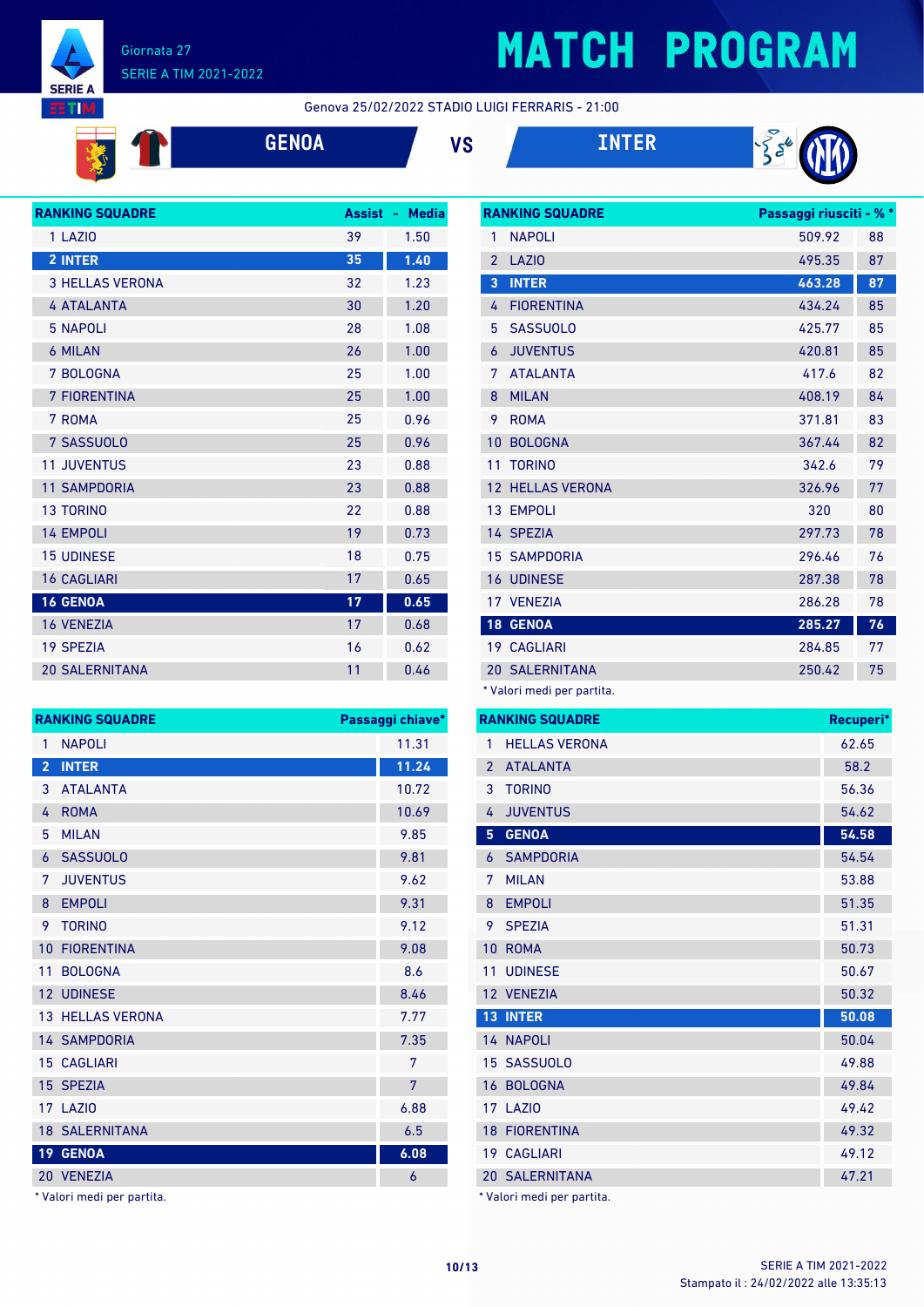

#### Giornata 27 SERIE A TIM 2021-2022

## **MATCH PROGRAM**

#### Genova 25/02/2022 STADIO LUIGI FERRARIS - 21:00

| <b>Service Service</b>                                          |  |  |
|-----------------------------------------------------------------|--|--|
| the contract of the contract of the contract of the contract of |  |  |
|                                                                 |  |  |
|                                                                 |  |  |
|                                                                 |  |  |
|                                                                 |  |  |
|                                                                 |  |  |
|                                                                 |  |  |
|                                                                 |  |  |
|                                                                 |  |  |
|                                                                 |  |  |
|                                                                 |  |  |
|                                                                 |  |  |
|                                                                 |  |  |
|                                                                 |  |  |
|                                                                 |  |  |
|                                                                 |  |  |
|                                                                 |  |  |
|                                                                 |  |  |
|                                                                 |  |  |



|                  | <b>RANKING SQUADRE</b>  | <b>Tot. Parate - Media</b> |      |
|------------------|-------------------------|----------------------------|------|
| 1                | <b>VENEZIA</b>          | 101                        | 4.04 |
| $\overline{2}$   | <b>EMPOLI</b>           | 98                         | 3.77 |
| 3                | <b>SPEZIA</b>           | 97                         | 3.73 |
| 4                | <b>SAMPDORIA</b>        | 92                         | 3.54 |
| 5                | <b>SALERNITANA</b>      | 91                         | 3.79 |
| $\boldsymbol{6}$ | <b>GENOA</b>            | 89                         | 3.42 |
| 7                | <b>BOLOGNA</b>          | 82                         | 3.28 |
| 8                | <b>CAGLIARI</b>         | 81                         | 3.12 |
| 9                | <b>INTER</b>            | 69                         | 2.76 |
| 10 <sup>°</sup>  | <b>MILAN</b>            | 68                         | 2.62 |
| 11               | <b>SASSUOLO</b>         | 68                         | 2.62 |
|                  | <b>12 HELLAS VERONA</b> | 66                         | 2.54 |
|                  | <b>13 NAPOLI</b>        | 66                         | 2.54 |
|                  | 14 ROMA                 | 66                         | 2.54 |
|                  | <b>15 ATALANTA</b>      | 56                         | 2.24 |
|                  | <b>16 FIORENTINA</b>    | 56                         | 2.24 |
|                  | <b>17 JUVENTUS</b>      | 55                         | 2.12 |
|                  | 17 LAZIO                | 55                         | 2.12 |
|                  | <b>19 UDINESE</b>       | 54                         | 2.25 |
|                  | <b>20 TORINO</b>        | 45                         | 1.8  |

| <b>RANKING SQUADRE</b> | <b>Media Km</b>       |         |
|------------------------|-----------------------|---------|
| 1                      | LAZI <sub>0</sub>     | 112.663 |
| $\overline{2}$         | <b>INTER</b>          | 111.114 |
| 3                      | <b>VENEZIA</b>        | 109.92  |
| 4                      | <b>HELLAS VERONA</b>  | 109.547 |
| 5                      | <b>ATALANTA</b>       | 109.272 |
| 6                      | <b>EMPOLI</b>         | 109.017 |
| 7                      | <b>GENOA</b>          | 108.543 |
| 8                      | <b>JUVENTUS</b>       | 108.441 |
| 9                      | <b>CAGLIARI</b>       | 107.343 |
| 10                     | <b>NAPOLI</b>         | 107.054 |
| 11                     | <b>SPEZIA</b>         | 106.282 |
| 12                     | <b>MILAN</b>          | 106.233 |
|                        | <b>13 SAMPDORIA</b>   | 106.046 |
|                        | 14 TORINO             | 105.84  |
|                        | <b>15 SALERNITANA</b> | 105.724 |
| 16                     | <b>FIORENTINA</b>     | 105.543 |
| 17                     | <b>SASSUOLO</b>       | 105.343 |
| 18                     | <b>BOLOGNA</b>        | 105.139 |
| 19                     | <b>UDINESE</b>        | 104.806 |
|                        | 20 ROMA               | 104.582 |

| <b>RANKING SQUADRE</b> |                       | Passaggi 3/4 Tot. - Media |        |
|------------------------|-----------------------|---------------------------|--------|
| 1                      | <b>NAPOLI</b>         | 3228                      | 124.15 |
| $\overline{2}$         | <b>ATALANTA</b>       | 2896                      | 115.84 |
| 3                      | <b>INTER</b>          | 2661                      | 106.44 |
| 4                      | LAZIO                 | 2495                      | 95.96  |
| 5                      | <b>MILAN</b>          | 2451                      | 94.27  |
| 6                      | <b>TORINO</b>         | 2344                      | 93.76  |
| 7                      | <b>JUVENTUS</b>       | 2330                      | 89.62  |
| 8                      | <b>HELLAS VERONA</b>  | 2291                      | 88.12  |
| 9                      | <b>SASSUOLO</b>       | 2171                      | 83.5   |
| 10                     | <b>EMPOLI</b>         | 2170                      | 83.46  |
| 11                     | <b>FIORENTINA</b>     | 2153                      | 86.12  |
| 12                     | <b>ROMA</b>           | 2085                      | 80.19  |
|                        | 13 BOLOGNA            | 2024                      | 80.96  |
|                        | <b>14 SAMPDORIA</b>   | 1696                      | 65.23  |
| 15                     | <b>SPEZIA</b>         | 1637                      | 62.96  |
|                        | <b>16 UDINESE</b>     | 1527                      | 63.63  |
|                        | 17 CAGLIARI           | 1513                      | 58.19  |
|                        | <b>18 SALERNITANA</b> | 1399                      | 58.29  |
| 19 <sup>°</sup>        | <b>GENOA</b>          | 1395                      | 53.65  |
|                        | 20 VENEZIA            | 1271                      | 50.84  |

| <b>RANKING SQUADRE</b> |                       | <b>Dribbling Tot. - Media</b> |       |
|------------------------|-----------------------|-------------------------------|-------|
| 1                      | <b>MILAN</b>          | 304                           | 11.69 |
| $\overline{2}$         | <b>SASSUOLO</b>       | 282                           | 10.85 |
| 3                      | <b>JUVENTUS</b>       | 257                           | 9.88  |
| 4                      | <b>NAPOLI</b>         | 245                           | 9.42  |
| 5                      | <b>HELLAS VERONA</b>  | 232                           | 8.92  |
| 6                      | LAZI <sub>0</sub>     | 229                           | 8.81  |
| 7                      | <b>ROMA</b>           | 225                           | 8.65  |
| 8                      | <b>ATALANTA</b>       | 223                           | 8.92  |
| 8                      | <b>UDINESE</b>        | 223                           | 9.29  |
| 10                     | <b>GENOA</b>          | 221                           | 8.5   |
| 11                     | <b>EMPOLI</b>         | 217                           | 8.35  |
|                        | 12 VENEZIA            | 207                           | 8.28  |
| 13                     | <b>TORINO</b>         | 206                           | 8.24  |
|                        | 14 SPEZIA             | 204                           | 7.85  |
| 15                     | <b>BOLOGNA</b>        | 203                           | 8.12  |
| 16                     | <b>FIORENTINA</b>     | 187                           | 7.48  |
| 17 <sup>2</sup>        | <b>INTER</b>          | 172                           | 6.88  |
|                        | <b>18 CAGLIARI</b>    | 171                           | 6.58  |
|                        | <b>19 SALERNITANA</b> | 168                           | 7     |
|                        | <b>20 SAMPDORIA</b>   | 146                           | 5.62  |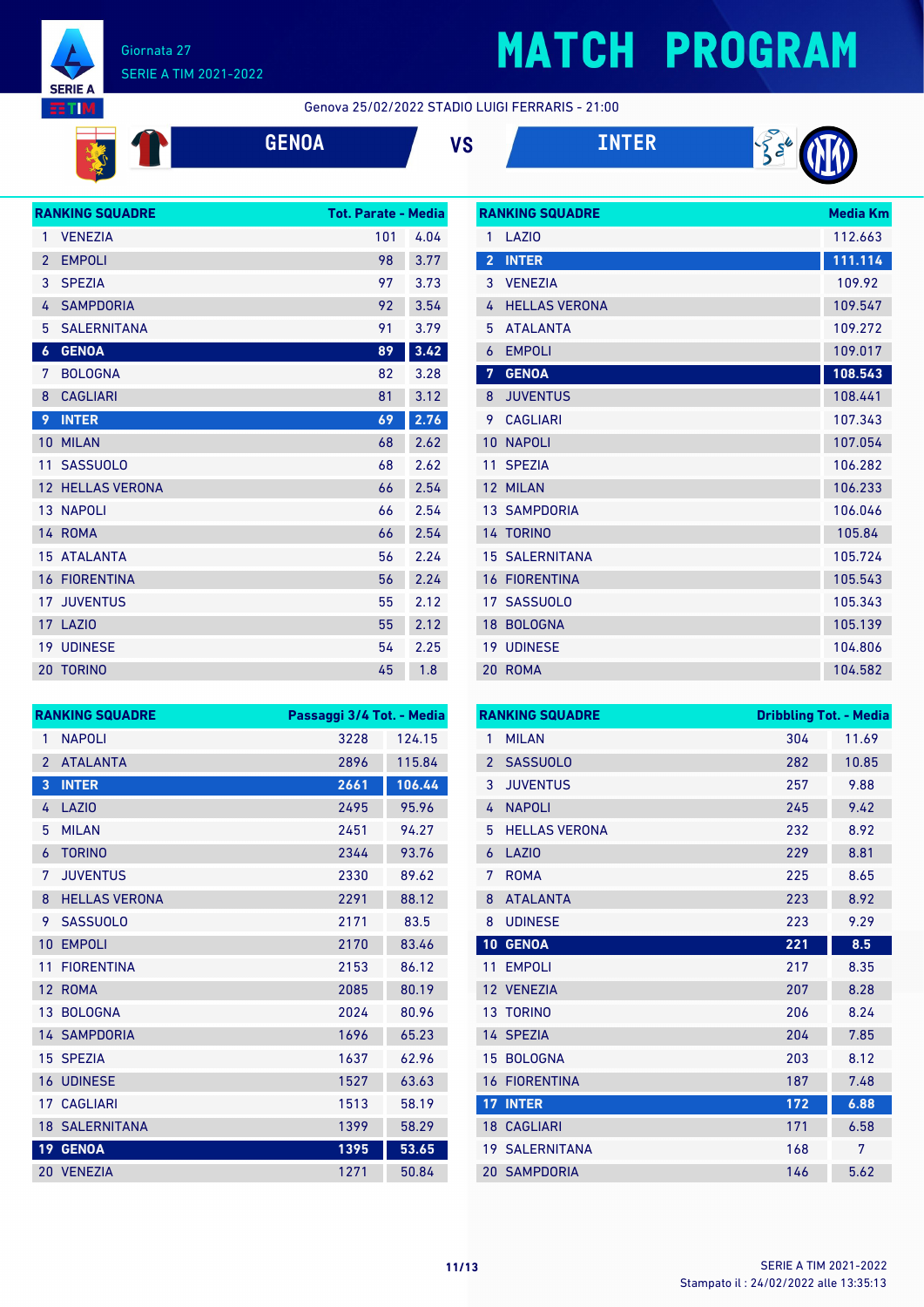

**RIGHT** 

#### Giornata 27 SERIE A TIM 2021-2022

# **MATCH PROGRAM**

Genova 25/02/2022 STADIO LUIGI FERRARIS - 21:00

**GENOA VS INTER**





| <b>RANKING SQUADRE</b> |                       | Rigori a favore - Contro |   |
|------------------------|-----------------------|--------------------------|---|
| 1                      | <b>NAPOLI</b>         | 10                       | 1 |
| $\overline{2}$         | <b>FIORENTINA</b>     | 9                        | 4 |
| $\overline{2}$         | <b>INTER</b>          | 9                        | 4 |
| 4                      | <b>MILAN</b>          | 8                        | 5 |
| 5                      | <b>HELLAS VERONA</b>  | 6                        | 3 |
| 6                      | <b>EMPOLI</b>         | 6                        | 6 |
| 6                      | LAZI <sub>0</sub>     | 6                        | 6 |
| 8                      | <b>JUVENTUS</b>       | 5                        | 3 |
| 9                      | <b>GENOA</b>          | 5                        | 4 |
| 9                      | <b>ROMA</b>           | 5                        | 4 |
| 11                     | <b>ATALANTA</b>       | 4                        | 3 |
|                        | 12 BOLOGNA            | 4                        | 7 |
|                        | <b>12 CAGLIARI</b>    | 4                        | 7 |
|                        | 14 SASSUOLO           | 3                        | 7 |
|                        | <b>15 SAMPDORIA</b>   | $\overline{2}$           | 1 |
|                        | <b>16 UDINESE</b>     | $\overline{2}$           | 3 |
|                        | <b>17 SALERNITANA</b> | $\mathfrak{p}$           | 6 |
|                        | 17 VENEZIA            | $\overline{2}$           | 6 |
|                        | 19 SPEZIA             | $\overline{2}$           | 9 |
| 20                     | <b>TORINO</b>         | 0                        | 5 |
|                        |                       |                          |   |

| <b>RANKING SQUADRE</b> |                         | Gol dalla panchina - Media |      |
|------------------------|-------------------------|----------------------------|------|
| 1                      | <b>INTER</b>            | 9                          | 1.28 |
| $\overline{2}$         | <b>ATALANTA</b>         | 8                          | 1.00 |
| $\mathfrak{p}$         | <b>ROMA</b>             | 8                          | 1.14 |
| $\overline{2}$         | <b>UDINESE</b>          | 8                          | 1.00 |
| 5                      | <b>NAPOLI</b>           | 7                          | 1.00 |
| $\boldsymbol{6}$       | <b>GENOA</b>            | 6                          | 1.20 |
| 6                      | <b>SASSUOLO</b>         | 6                          | 1.50 |
| 6                      | <b>TORINO</b>           | 6                          | 1.00 |
| 9                      | <b>EMPOLI</b>           | 5                          | 1.00 |
| 9                      | <b>JUVENTUS</b>         | 5                          | 1.00 |
| 9                      | <b>MILAN</b>            | 5                          | 1.00 |
| 9                      | <b>SPEZIA</b>           | 5                          | 1.00 |
| 13                     | <b>BOLOGNA</b>          | 4                          | 1.00 |
| 13                     | <b>FIORENTINA</b>       | 4                          | 1.00 |
|                        | 13 VENEZIA              | 4                          | 1.00 |
| 16                     | <b>CAGLIARI</b>         | 3                          | 1.00 |
|                        | <b>16 LAZIO</b>         | 3                          | 1.00 |
|                        | <b>18 HELLAS VERONA</b> | $\overline{2}$             | 1.00 |
|                        | <b>18 SALERNITANA</b>   | $\overline{2}$             | 1.00 |
|                        | <b>18 SAMPDORIA</b>     | $\overline{2}$             | 1.00 |